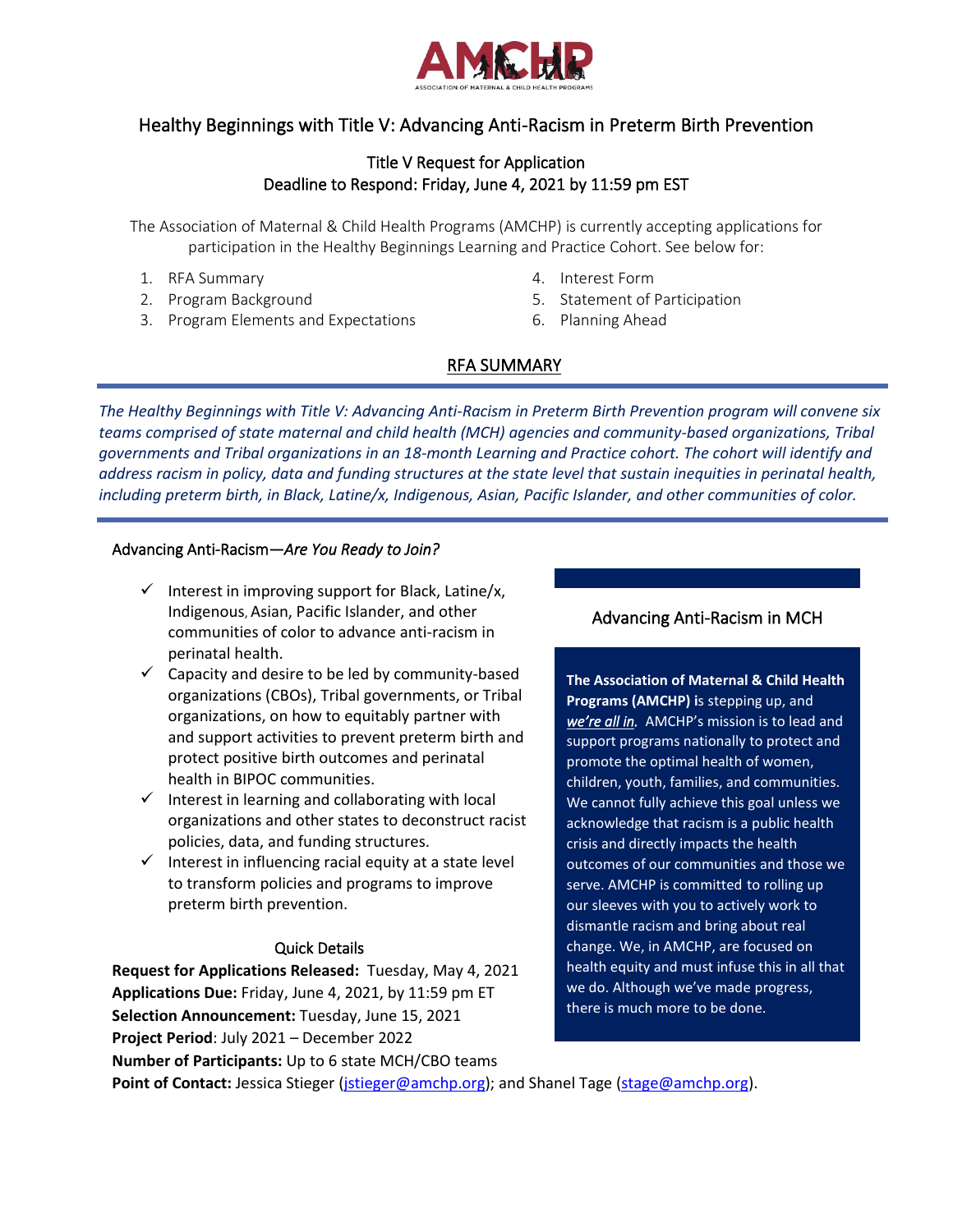

## PROGRAM BACKGROUND

AMCHP understands that our members within the State and territory Title V programs are seeking resources, guidance, and conversation for centering health equity and racial equity in efforts to improve maternal and infant health and halt the production of racial disparities in these outcomes. However, Title V programs cannot effectively do this without co-creation with the communities they serve and learning and practicing the principles of anti-racism. Through the support of Pritzker Children's Initiative and W.K. Kellogg Foundation, AMCHP has convened a steering committee of racial equity champions and thought leaders who will select, pair and guide six state MCH agencies and local CBO/Tribal government or Tribal organization teams in an 18-month learning and practice cohort.

# *COMMUNITIES LEADING THE CHARGE*

Title V programs should engage with community-based organizations that have staff and leadership who mirror the lived experience and culture of the people they serve and who are actively dismantling systemic inequities. CBOs meet the unique needs of the population they serve by addressing root causes of disparities in several ways. They disrupt toxic stress caused by racism and discrimination. They address intersectional factors such as housing and food insecurity, safety, and racial dislocation. They also provide social and community support that restores power. By providing culturally reflective care, communitycentered programs deliver supportive services that are protective for a variety of health outcomes, including perinatal health. However, CBOs face consistent barriers. Public health agencies, health care systems, funders, and policymakers often do not recognize or lift up the work of CBOs. We want to change that.

## Project Overview—*The Big Picture*

In July 2021, AMCHP will launch an 18-month capacity building project that will bring together teams from six states as a cohort to learn about and practice dismantling racism in state health department policies and practices. The goal of this project is to build transformational partnerships between Title V/ MCH agencies and CBOs and Tribal governments and organizations. These collaborative alliances will aim to dismantle policies and programs that perpetuate racism through inequities in funding and support the sustainment and spread of community innovations. The Learning and Practice cohort will be comprised of six state teams including MCH staff and birth justice community leaders supporting Black, Indigenous, Hispanic/ Latine/x, Asian, Pacific Islander, and other people of color, including distinct cultural groups marginalized by white supremacist culture. Together, they will affirm the state health agency's commitment to an anti-racist agenda that will focus on increasing access to culturally reflective and community-rooted services demonstrated to improve birth outcomes.

#### The Goal—*Target Outcomes*

- Identify levels and impacts of racism in everyday MCH practice.
- Foster sustainable and equitable relationships between state MCH programs and CBOs.
- Develop action plans for the following:
	- $\circ$  Identify racist policies and programs that perpetuate inequities in MCH funding, such as barriers to the allocation and the distribution of funding to CBOs.
	- $\circ$  Identify actions the MCH program can take to support the investment in and sustainability of community solutions that protect birth outcomes for Black, Indigenous, Hispanic/ Latine/x, Asian, Pacific Islander, and other birthing people of color.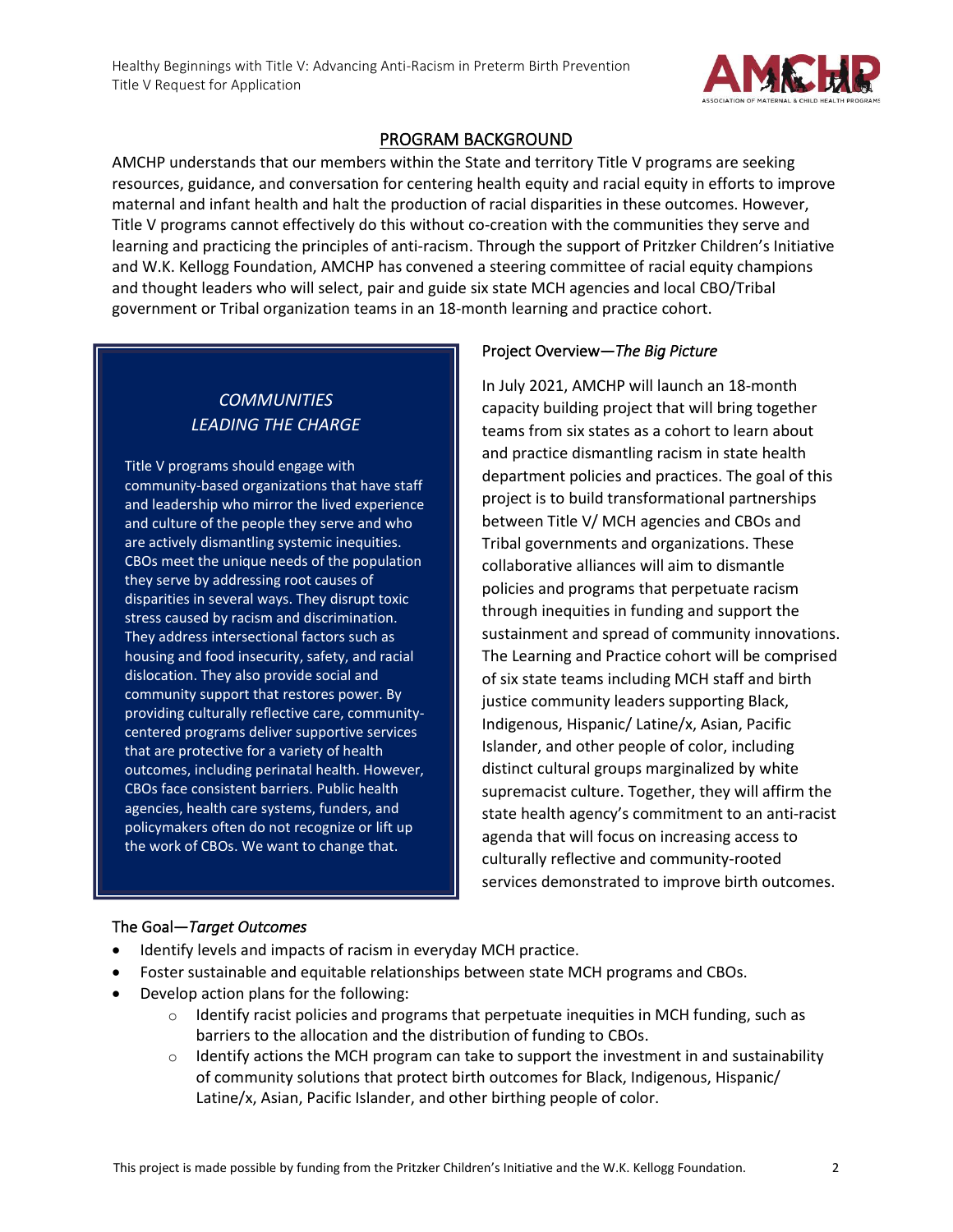

### Communities Guiding Title V—*Putting Lessons into Practice*

[The Healthy Beginnings with Title V: Advancing Anti-Racism in Preterm Birth Prevention program](http://www.amchp.org/programsandtopics/womens-health/Focus%20Areas/infantmortality/Pages/Healthy-Beginnings.aspx) centers and values the expertise of on-the-ground leadership and lived experiences of community members. Through this program, we, as the Learning and Practice cohort, will hold each other accountable and acknowledge our collective and individual roles in directly or unintentionally enabling and/or supporting systems of inequity. Thus, we will be guided by Black, Indigenous, Hispanic/ Latine/x, Asian, Pacific Islander, and other birth justice community leaders to challenge state-level MCH agencies' policies and practices to push forward strategies in dismantling racist and inequitable systems. Last March, we convened a Strategic Action to Prevent Preterm Birth meeting. During that meeting, we identified key strategies that serve as the drivers of this project's objectives. Here are the ways we aim to transform state level policies and practices to be anti-racist:

## *ANTI-RACIST STRATEGIES FOR PRETERM BIRTH PREVENTION*

| Data           | 1. Ensure perinatal and social determinants data are inclusive, relevant,<br>and accessible to all stakeholders.                                                                                               |
|----------------|----------------------------------------------------------------------------------------------------------------------------------------------------------------------------------------------------------------|
|                | 2. Invest in comprehensive perinatal data systems for states and<br>community-based organizations                                                                                                              |
| <b>Funding</b> | 3. Restructure Title V funding requirements to support community-based<br>organization and interdisciplinary perinatal providers with an anti-racist,<br>equity-centered, reproductive justice framework.      |
|                | 4. Cover the costs of necessary supports to prevent preterm birth (clinical and<br>non-clinical – the comprehensive perinatal workforce) with public and private<br>funds (governmental and health insurance). |

## PROGRAM ELEMENTS & EXPECTATIONS

#### EligibilityCriteria*—Are You a Match?*

| ✓ | Demonstrated, internal commitment to health equity.                                                                                                                                                                                                                            | Yes $\Box$ No $\Box$       |
|---|--------------------------------------------------------------------------------------------------------------------------------------------------------------------------------------------------------------------------------------------------------------------------------|----------------------------|
| ✓ | Ready and willing to reflect on your state's institutional history and<br>contributions to structural inequities, including racism.                                                                                                                                            | Yes $\square$ No $\square$ |
| ✓ | Endorsement of your state health official or other key approving<br>entities for your application, and assurance from these decision-<br>makers that your Title V program will be championed and supported<br>in implementing the anti-racist strategies co-created with CBOs. | Yes $\Box$ No $\Box$       |
| ✓ | Dedicated team to participate in the Learning and Practice cohort.                                                                                                                                                                                                             | Yes I                      |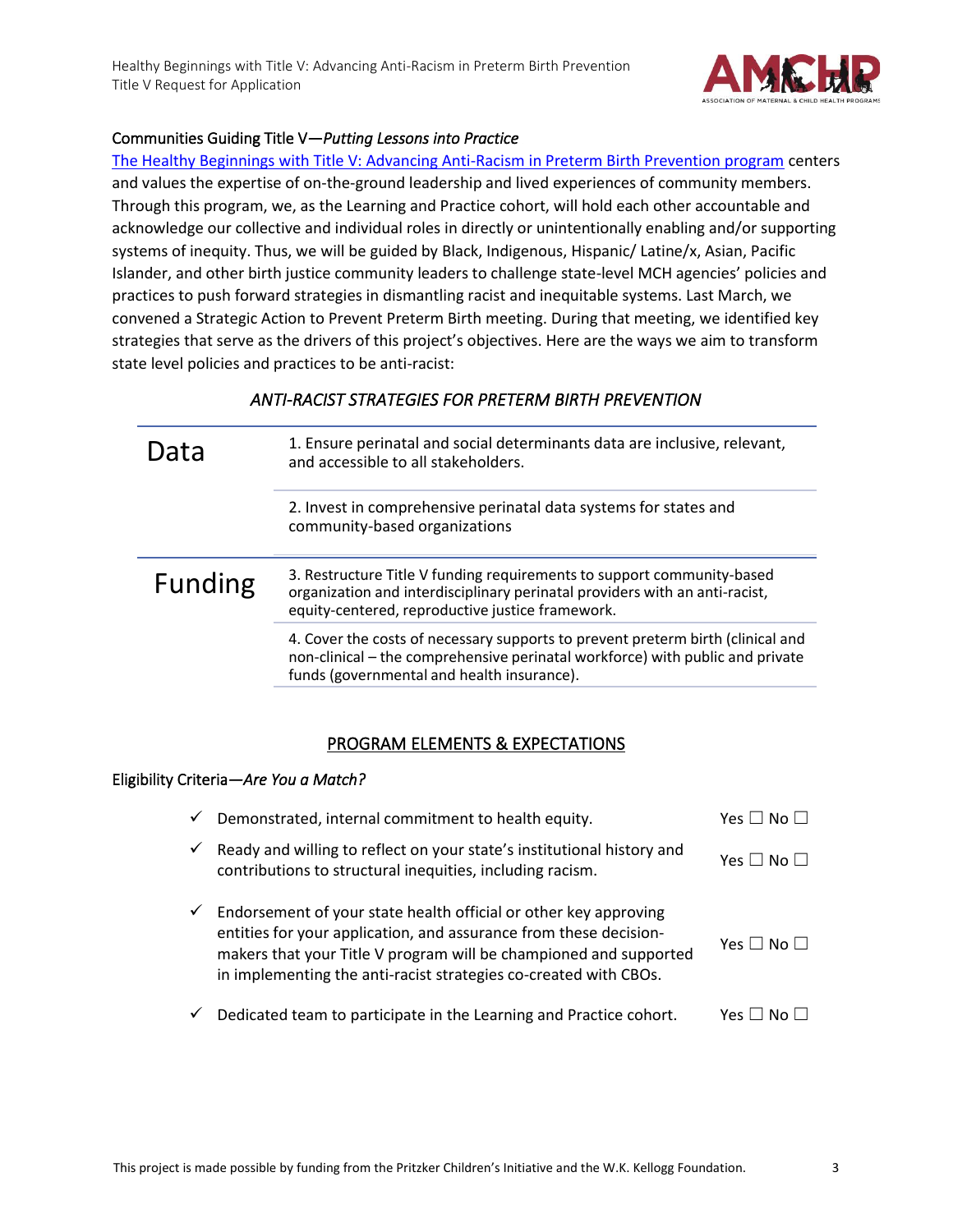

### Commitment—*What to Expect*

- 1. **Virtual networking and discussion space**—The Learning and Practice cohort will have access to a virtual platform to share and discuss activities, pre-recorded learning content and other materials.
- 2. **Monthly virtual learning events**—Learning events will take place for 60 minutes approximately every month.
- 3. **Facilitated action planning and goal setting sessions**—Collaboration with the paired CBO/Tribal government/Tribal organization to identify key activities to support policy development and/or implementation.
- 4. **Time commitment**—Learning activities will vary month to month with at least one 60-minute meeting each month. In addition, dedicating oneself to an anti-racist practice means continually reflecting on the decisions you make every day, why you make those decisions, and considering how to do your work differently. The benefits of participating in this Learning and Practice cohort will increase based on the amount of time committed to practicing the skills and process of anti-racism.

#### Participant Benefits—*The Perks*

- $\checkmark$  Guidance from leaders and champions who support BIPOC birthing people in your state.
- $\checkmark$  Access to reproductive justice and racial equity experts via Steering Committee advisors.
- $\checkmark$  Establish and foster a sustainable relationship with a local community or tribal organization.
- $\checkmark$  Peer-to-peer connections and networking opportunities.
- $\checkmark$  Technical assistance from AMCHP, federal and national partners, and other subject matter experts.
- ✓ AMCHP staff support for your state's submission of practices t[o Innovation Hub.](https://www.amchpinnovation.org/)

# Tentative Timeline

The Healthy Beginnings Learning & Practice cohort will commence on July 1, 2021 and end December 31, 2022 (18 months).

RFA Release: 5/4/2021

Q&A Call: 5/13/2021 @ 1PM EST

<http://bit.ly/QARFA>

RFA Submission Due: 6/4/2021 Teams Announced: 6/15/2021 Project Start: 7/1/2021

#### Application Instructions

*To indicate your interest in participating in the Healthy Beginnings Learning and Practice cohort, please complete the form below. For all questions related to the submission process, please contact [Jessica Stieger](mailto:jstieger@amchp.org) (jsteiger@amchp.org) an[d Shanel Tage](mailto:stage@amchp.org) [\(stage@amchp.org\)](mailto:stage@amchp.org).* **For updates and additional information regarding the Healthy Beginnings project, please visit the Healthy Beginnings [webpage](http://www.amchp.org/programsandtopics/womens-health/Focus%20Areas/infantmortality/Pages/Healthy-Beginnings.aspx) on AMCHP's website.**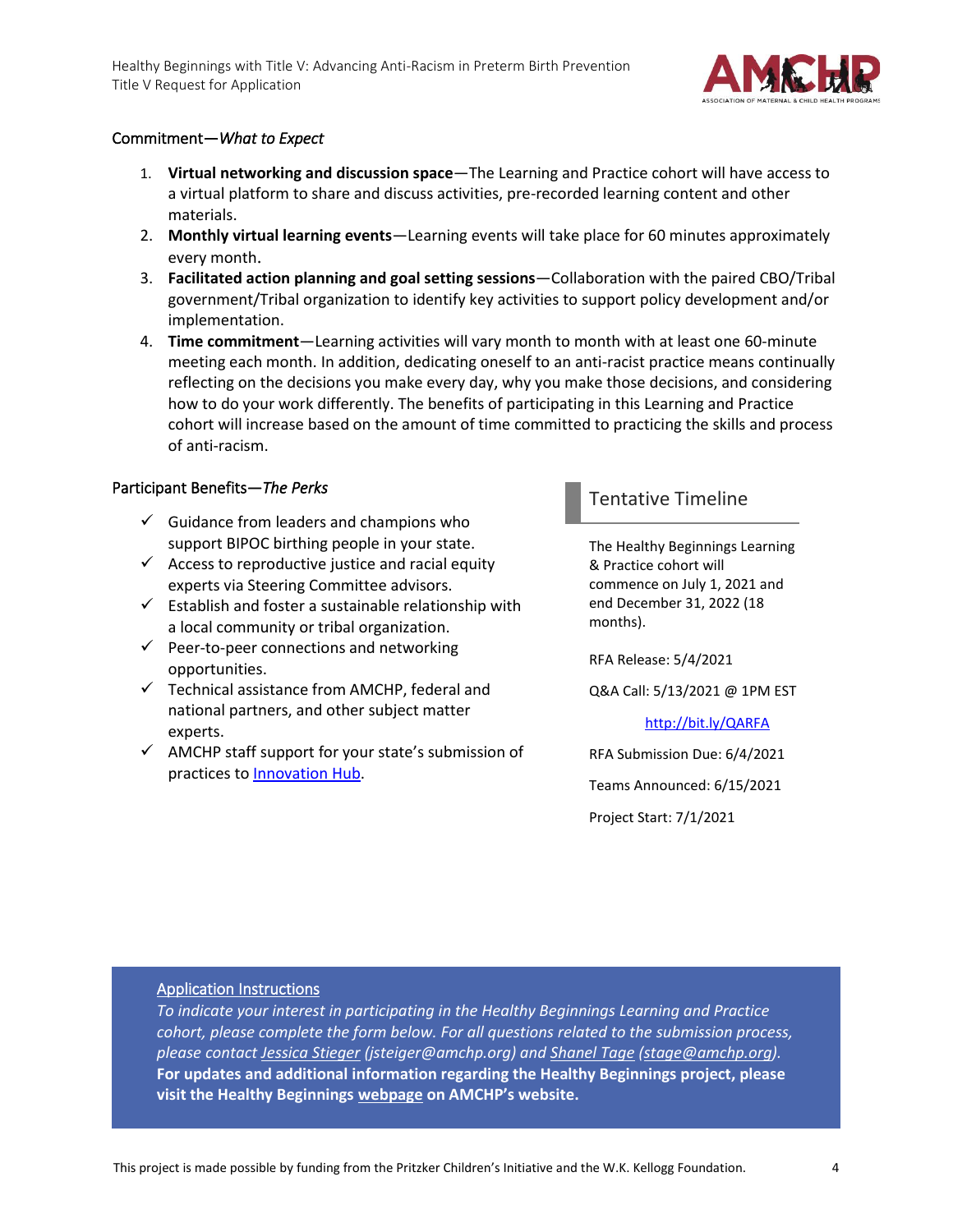

# Healthy Beginnings with Title V: Advancing Anti-Racism in Preterm Birth Prevention

# APPLICATION FORM

**Please complete the following application form and return t[o Shanel Tage](mailto:stage@amchp.org) (stage@amchp.org) and [Jessica Stieger](mailto:@jstieger@amchp.org) [\(jstieger@amchp.org\)](mailto:jstieger@amchp.org) by Friday, June 4, 2021 by 11:59 pm ET**

| <b>MCH Department</b>         |                               |  |
|-------------------------------|-------------------------------|--|
| <b>Address</b>                |                               |  |
| <b>Primary Contact</b>        | <b>Secondary Contact</b>      |  |
| <b>Title/Role</b>             | <b>Title/Role</b>             |  |
| Phone                         | Phone                         |  |
| Email                         | Email                         |  |
| <b>Racial/Ethnic Identity</b> | <b>Racial/Ethnic Identity</b> |  |

**Please submit a letter that addresses the following questions below, the above contact information, and signed statement of participation (below). Please also attach a letter of support from your state's health official endorsing your department's participation in the Learning and Practice cohort.**

- 1. Capacity--Describe your Title V program's familiarity with racial equity and any current work to be anti-racist in your programs and services. Provide any relevant organizational policies, plans, programs, or publications as attachments to this application.
- 2. Community Connection-- Share 2 stories or examples of partnerships with community-based organizations led by and serving Black, Indigenous, Hispanic/Latine/Latinx, Asian, Pacific Islander, and other communities of color. How were these partnerships important to you and your work? What did you learn from these partnerships?
- 3. Participation Interest--What excites you about participating in this cohort? What do you hope to gain through a deeper relationship with a CBO, Tribal government, or Tribal organization that provides perinatal services to Black, Indigenous, Hispanic/Latine/x, Asian, Pacific Islander, and other birthing people of color?
- 4. Barriers—What potential challenges, barriers, or resistance can you anticipate in engaging in work to deconstruct racism in Title V policies and practices within your organization?
- 5. Community Identified Need—Each team will be encouraged to focus on only one of the four anti-racist strategies to prevent preterm birth (see page 4). The ultimate selection of the strategy area will be through collaborative discussions with the matched CBO/Tribal government/Tribal organization. Please highlight the perceived need to focus on each of the strategy areas within your state.
- 6. Team Composition—Please provide information for each proposed team member (Please include at least your state's MCH Director and Epidemiologist. Colleagues within perinatal health, home visiting, Medicaid/payment reform, FIMR or MMRC administration are highly encouraged to participate):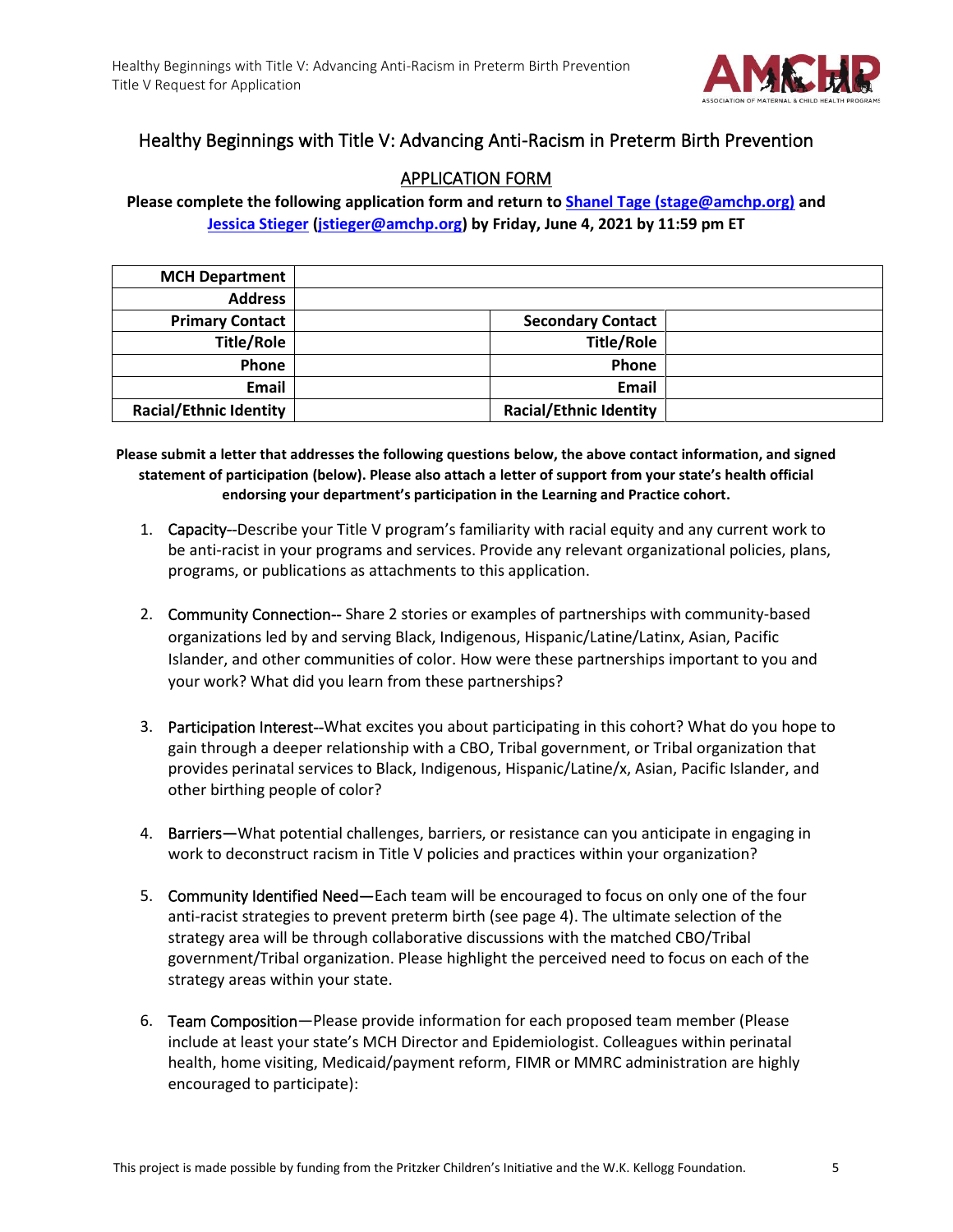

|   | <b>Name</b> | <b>Title/Role</b> | Email | <b>Racial/Ethnic Identity</b> |
|---|-------------|-------------------|-------|-------------------------------|
|   |             | Title V Director  |       |                               |
| ∠ |             | Epidemiologist    |       |                               |
| 3 |             |                   |       |                               |
| 4 |             |                   |       |                               |
|   |             |                   |       |                               |

### STATEMENT OF PARTICIPATION

Please read the statement of participation and provide a signature below.

#### Commitment to Collaboration –Healthy Beginnings Learning and Practice Cohort

In the spirit of collaboration, AMCHP is committed to working with and supporting community-based organizations and tribal government and tribal organization teams. In this regard, AMCHP will provide the following to selected organizations:

- $\checkmark$  Creating an environment of respect, engagement, and co-creation between state health agencies and community-based organizations and tribal governments or organizations.
- $\checkmark$  Transparency and honesty.
- $\checkmark$  Virtual programming through a series of learning events.
- $\checkmark$  Facilitated virtual action planning and goal setting sessions with CBO/tribal government or organization teams.
- $\checkmark$  Peer-to-peer connections and networking opportunities.
- $\checkmark$  Sharing and dissemination of states' resources and materials.
- $\checkmark$  Robust technical assistance from AMCHP, steering committee, and subject matter experts.

## Commitment to Collaboration –State/Territory Team & CBO Partnership

In the spirit of collaboration, our team is committed to working with AMCHP, the steering committee, and our team CBO/Tribal government or Tribal organization. In this regard, our state MCH department agrees to:

- $\checkmark$  Identify at least 2 team members to represent our agency in cohort meetings and communication.
- $\checkmark$  Co-develop a state action plan with the selected CBO/Tribal government or Tribal organization in our state.
- $\checkmark$  Attend all required virtual meetings to the best of our ability.
- $\checkmark$  Actively participate in project evaluation activities, such as evaluations of individual learning events.

| Title V Director: |       |  |
|-------------------|-------|--|
|                   |       |  |
| Signature:        | Date: |  |